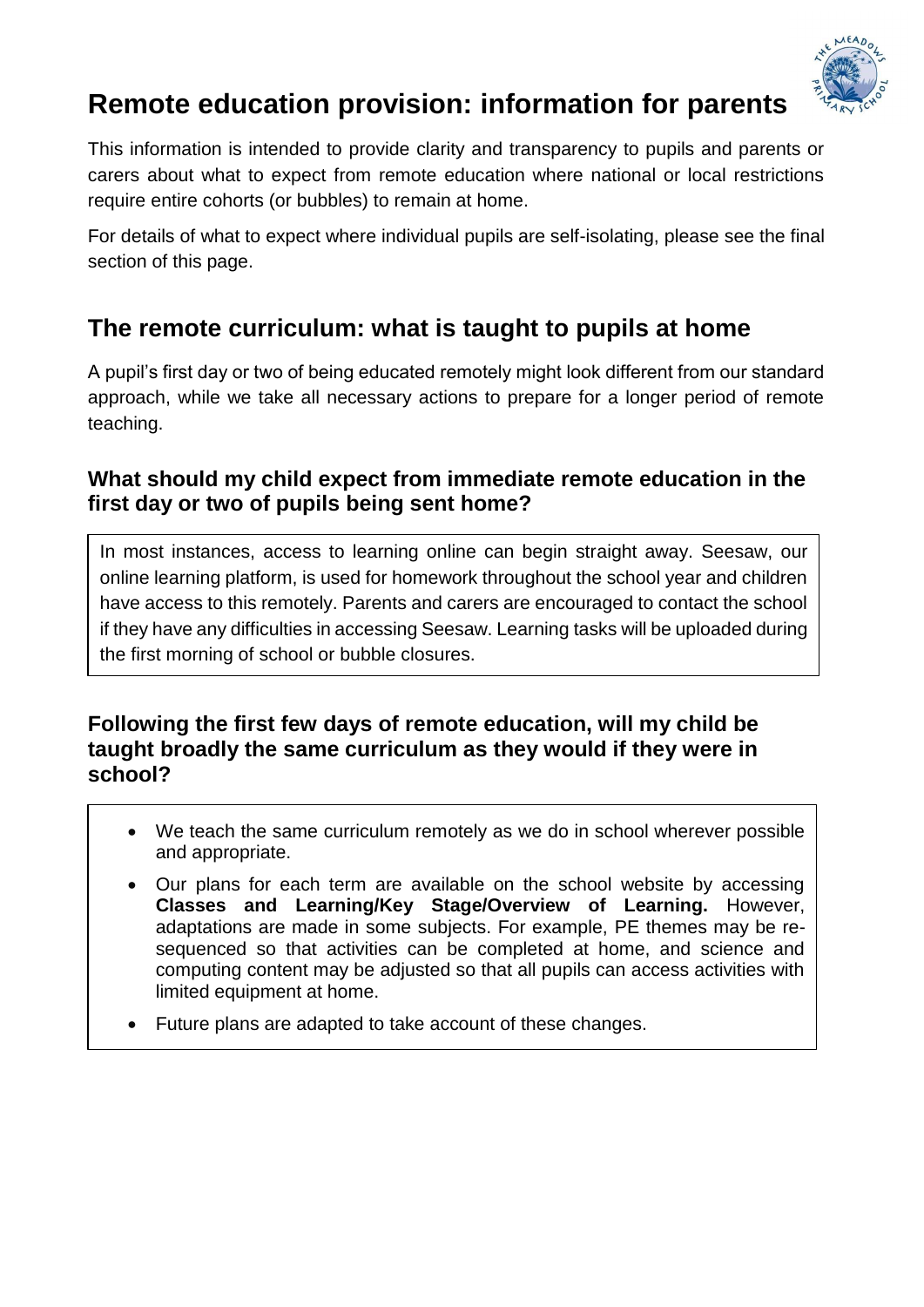# **Remote teaching and study time each day**

### **How long can I expect work set by the school to take my child each day?**

Whilst remote learning will be accessed online for the majority of children, we aim for a balance of screen-time and practical activities so that pupils are able to access tasks in different ways.

| Foundation<br><b>Stage</b> | Each day, a Zoom call provides a point of contact and circle time,<br>direct teaching in phonics/reading and maths.                                                                                                                                                                                                                                                                |
|----------------------------|------------------------------------------------------------------------------------------------------------------------------------------------------------------------------------------------------------------------------------------------------------------------------------------------------------------------------------------------------------------------------------|
|                            | Daily reading is encouraged and books can be changed weekly                                                                                                                                                                                                                                                                                                                        |
|                            | An additional teaching video, featuring a key area of learning, is<br>provided each day on Seesaw. Learning grids provide a variety of<br>practical, play-based activities that encourage conversation and<br>investigation.                                                                                                                                                       |
|                            | Staff and parents interact daily using Seesaw in response to tasks<br>completed.                                                                                                                                                                                                                                                                                                   |
|                            | Our expectation is that a minimum of 2 hours of focused time<br>should be dedicated to these activities.                                                                                                                                                                                                                                                                           |
| Key Stage 1                | Government guidance states that a minimum of 3 hours of<br>education must be provided daily (Monday - Friday). Our school<br>provision adheres to these guidelines. This time includes daily<br>Zoom teaching time in English and maths, time for follow-up tasks<br>and at least one other curriculum session on Seesaw each day.<br>We also encourage children to read each day. |
|                            | Books can be swapped weekly at scheduled times, using our pop-<br>up library in the school entrance.                                                                                                                                                                                                                                                                               |
| Key Stage 2                | Government guidance states that a minimum of 4 hours of<br>education must be provided daily (Monday – Friday). Our school<br>provision adheres to these guidelines. This time includes daily<br>Zoom teaching time in English and maths, time for follow-up tasks<br>and at least one other curriculum lesson on Seesaw each day. We<br>also encourage children to read each day.  |
|                            | Books can be swapped weekly at scheduled times, using our pop-<br>up library in the school entrance.                                                                                                                                                                                                                                                                               |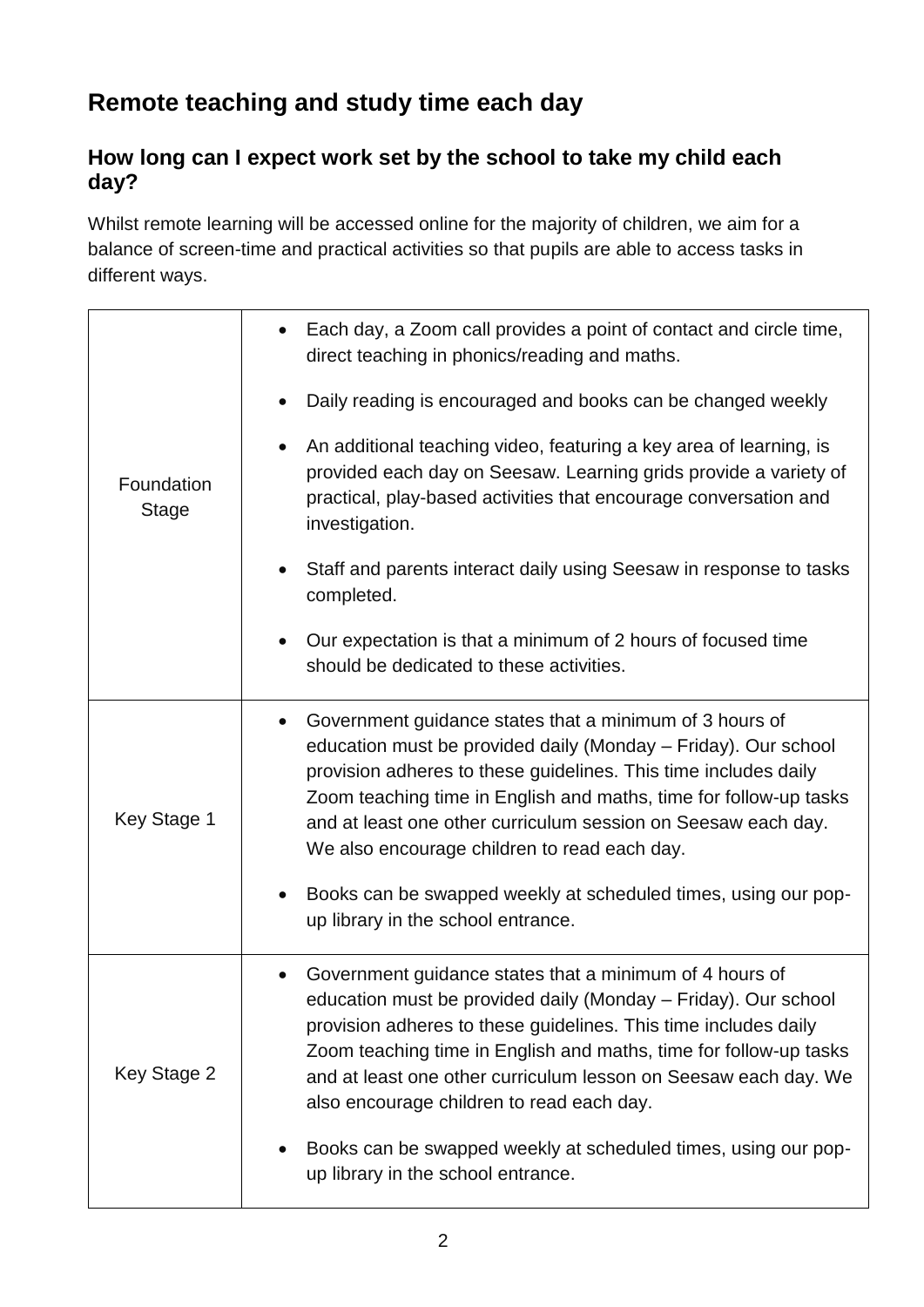# **Accessing remote education**

### **How will my child access any online remote education you are providing?**

All daily learning is provided using Seesaw, an online learning platform. Lessons are delivered using teaching videos and presentation slides. Tasks can either be completed online or in exercise books, and pictures of work shared for marking and feedback from teachers.

### **If my child does not have digital or online access at home, how will you support them to access remote education?**

All pupils in school are provided with a home learning exercise book in which to complete tasks. In cases where families do not have access to either the internet or a device such as a tablet or a laptop via which to access their work, paper copies will be provided. These can either be collected from the school office or posted when in-person collection is not possible.

- the school has a number of laptops that can be provided for families who do not have devices at home to use for remote learning (e.g. smartphone, laptop, tablet or PC). Parents are asked to complete a survey in the first instance so that these can be allocated according to need. Allocation will be prioritised as follows:
	- $\circ$  no devices in the household
	- o access only through a parent's smartphone
	- o two or more children sharing a tablet
	- o child sharing an adult's work device
- where parents and carers indicate that their home data allowance limits children's online access, the school can apply for additional access during school closures. Parents are encouraged to contact the school if they have any questions.
- children who require printed materials can collect them from the school office at designated times. They can also drop off completed work in the same way.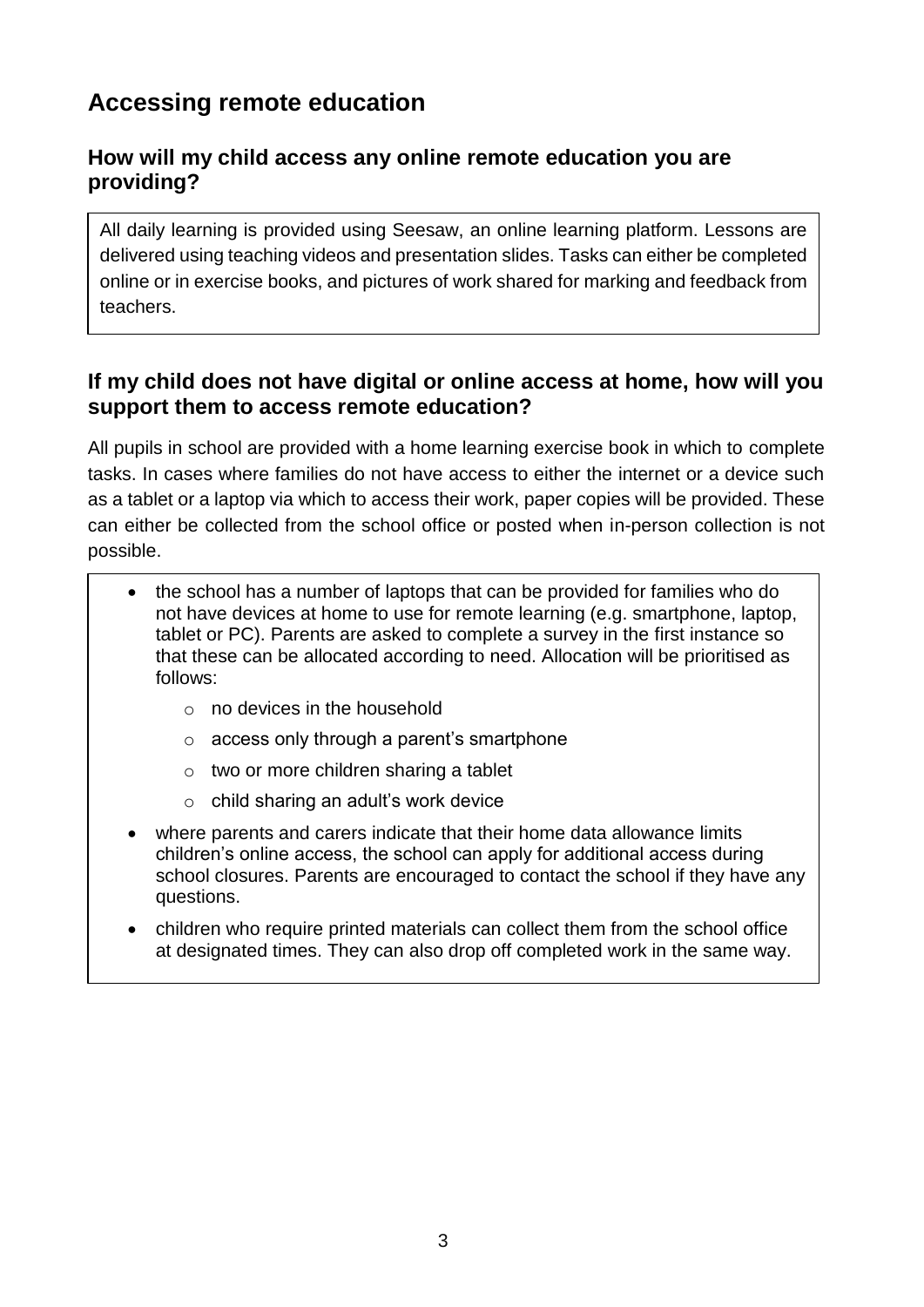### **How will my child be taught remotely?**

We use a combination of the following approaches to teach pupils remotely:

- live daily teaching of English and maths and a class circle time via Zoom
- recorded teaching, produced by school staff, accessed via Seesaw
- daily tasks as a follow-up to taught sessions, accessed via Seesaw
- use of video links within lessons, taken from approved educational websites, such as Oak National Academy and BBC Bitesize.
- printed paper packs, produced by school staff, for children with specific additional needs or families who are not able to access online learning for any reason.

### **Engagement and feedback**

#### **What are your expectations for my child's engagement and the support that we as parents and carers should provide at home?**

- children are strongly encouraged to access the daily Zoom calls to access daily English and maths teaching.
- additional teaching input is provided using video sessions on Seesaw. Videos are used so that children can access them at any point and revisit them when needed.
- parents are encouraged to read daily with their children.
- parents are encouraged to provide children with a suitable space in which to complete their daily learning.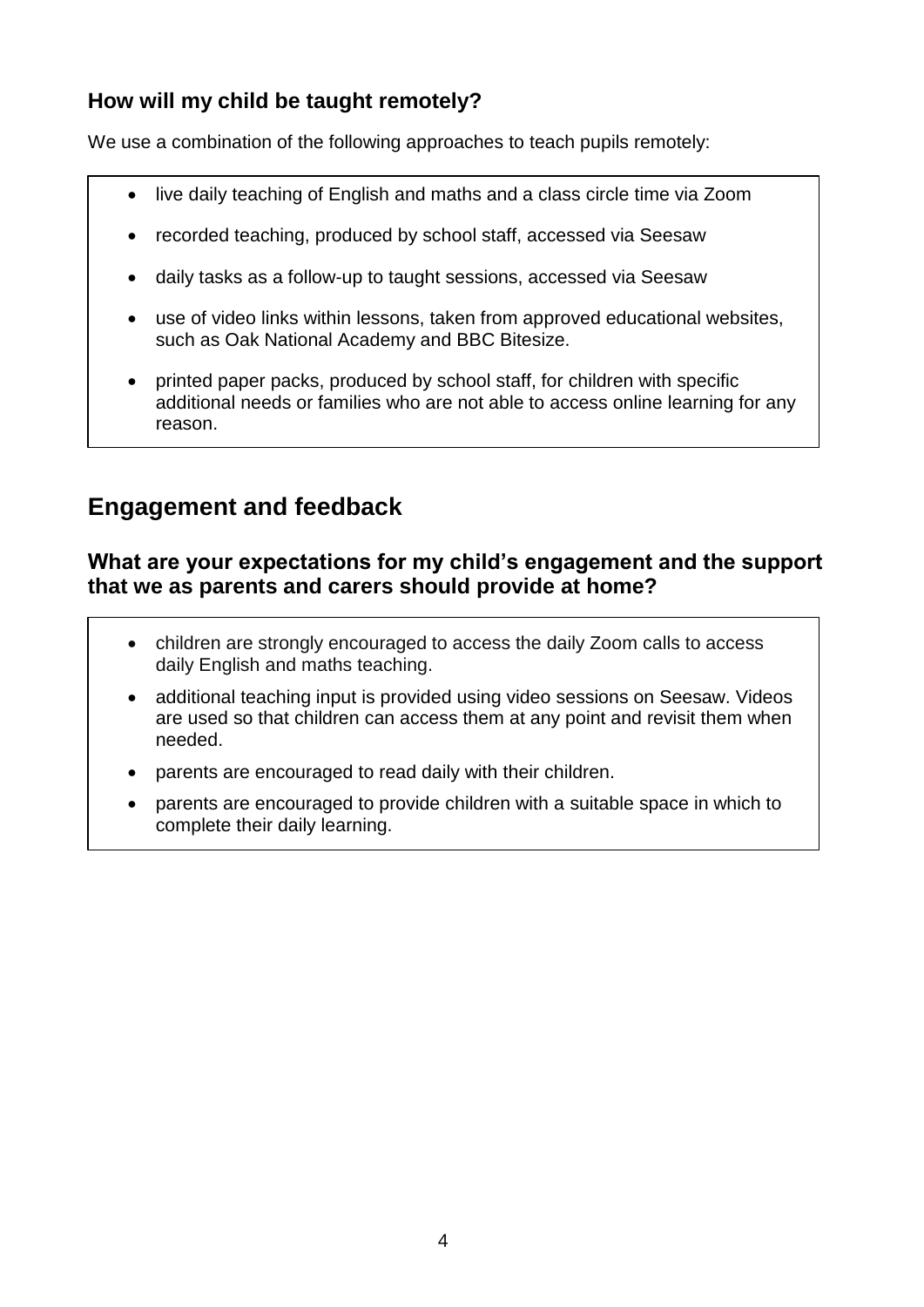### **How will you check whether my child is engaging with their work and how will I be informed if there are concerns?**

- a daily register is taken during daily Zoom sessions
- each pupil has an individual online journal on Seesaw. This provides an overview of all work completed
- on a weekly basis, school staff contact families directly in the event of repeated absence from daily lessons, work not completed or a lack of engagement in online learning activities. This contact may be in the form of:
	- o a message to the parent using Seesaw
	- o a phone call
	- o an email
- in this instance, the school will work with the family to understand the reason for any absence, resolve any difficulties encountered and find a positive way forward together.

### **How will you assess my child's work and progress?**

Feedback can take many forms and may not always mean extensive written comments for individual children. For example, whole-class feedback or quizzes marked automatically via digital platforms are also valid and effective methods, amongst many others. Our approach to feeding back on pupil work is as follows:

- a 'like' on Seesaw to show that a piece of work has been seen
- a short written comment/voice message by the teacher, and where appropriate, a question or idea to help a child move forward
- use of the 'draft' or 'send back' feature on Seesaw to encourage checking or editing of work.

# **Additional support for pupils with particular needs**

### **How will you work with me to help my child who needs additional support from adults at home to access remote education?**

We recognise that some pupils, for example some pupils with special educational needs and disabilities (SEND), may not be able to access remote education without support from adults at home. We acknowledge the difficulties this may place on families, and we will work with parents and carers to support pupils. Support will differ from child to child and will be informed by individual needs. It may include: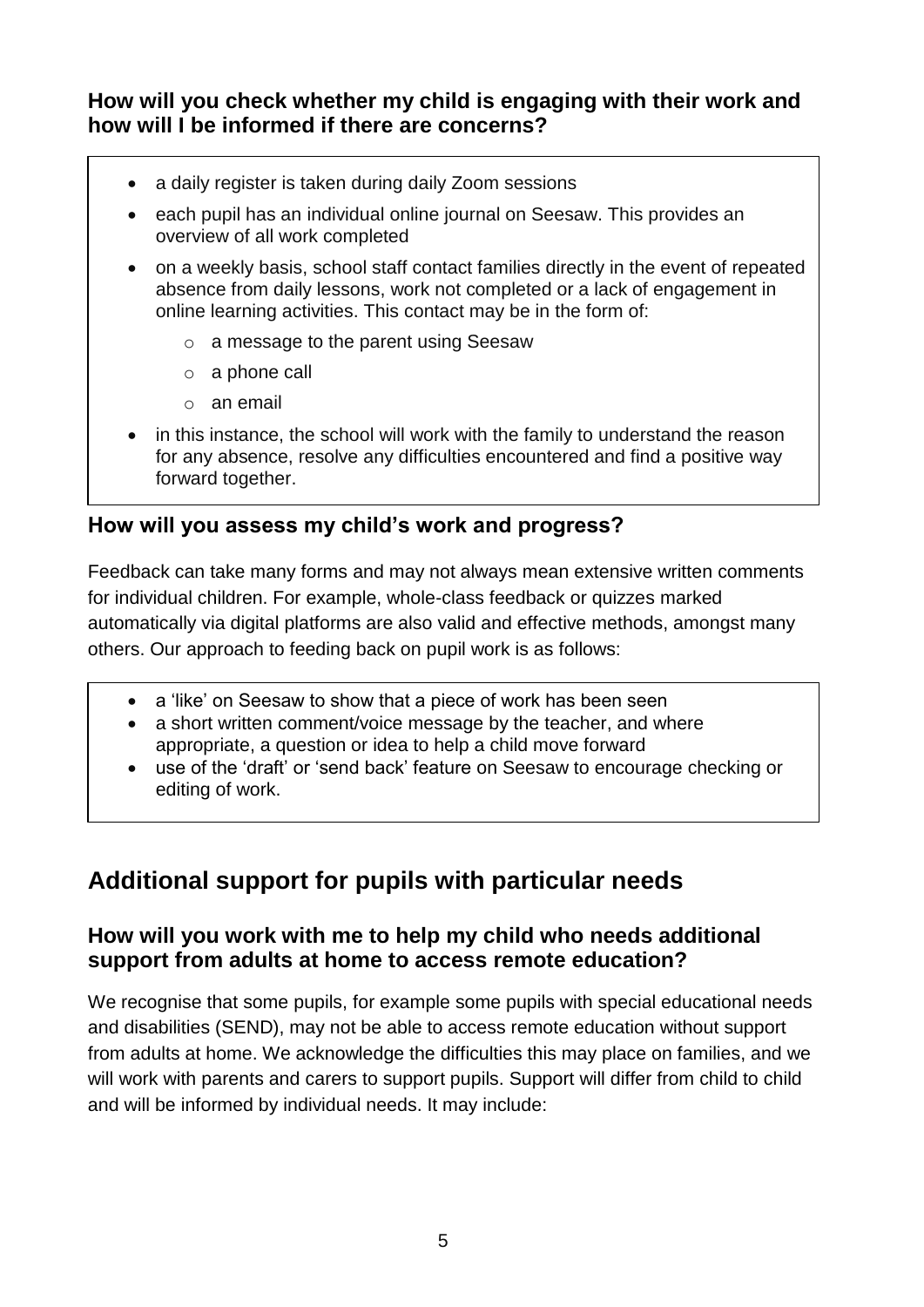- provision of printed materials, practical resources or specialist equipment, as appropriate
- additional online meetings with school staff via Zoom
- weekly phone calls and support for parents and carers
- use of additional home learning resources provided on the school website.

# **Remote education for self-isolating pupils**

Where individual pupils need to self-isolate but the majority of their peer group remains in school, how remote education is provided will likely differ from the approach for whole groups. This is due to the challenges of teaching pupils both at home and in school.

### **If my child is not in school because they are self-isolating, how will their remote education differ from the approaches described above?**

• a member of the senior leadership team or teaching staff will adapt work being taught in class for delivery via Seesaw. When this is not possible, a pack of printed work will be produced and arrangements made with families for collection.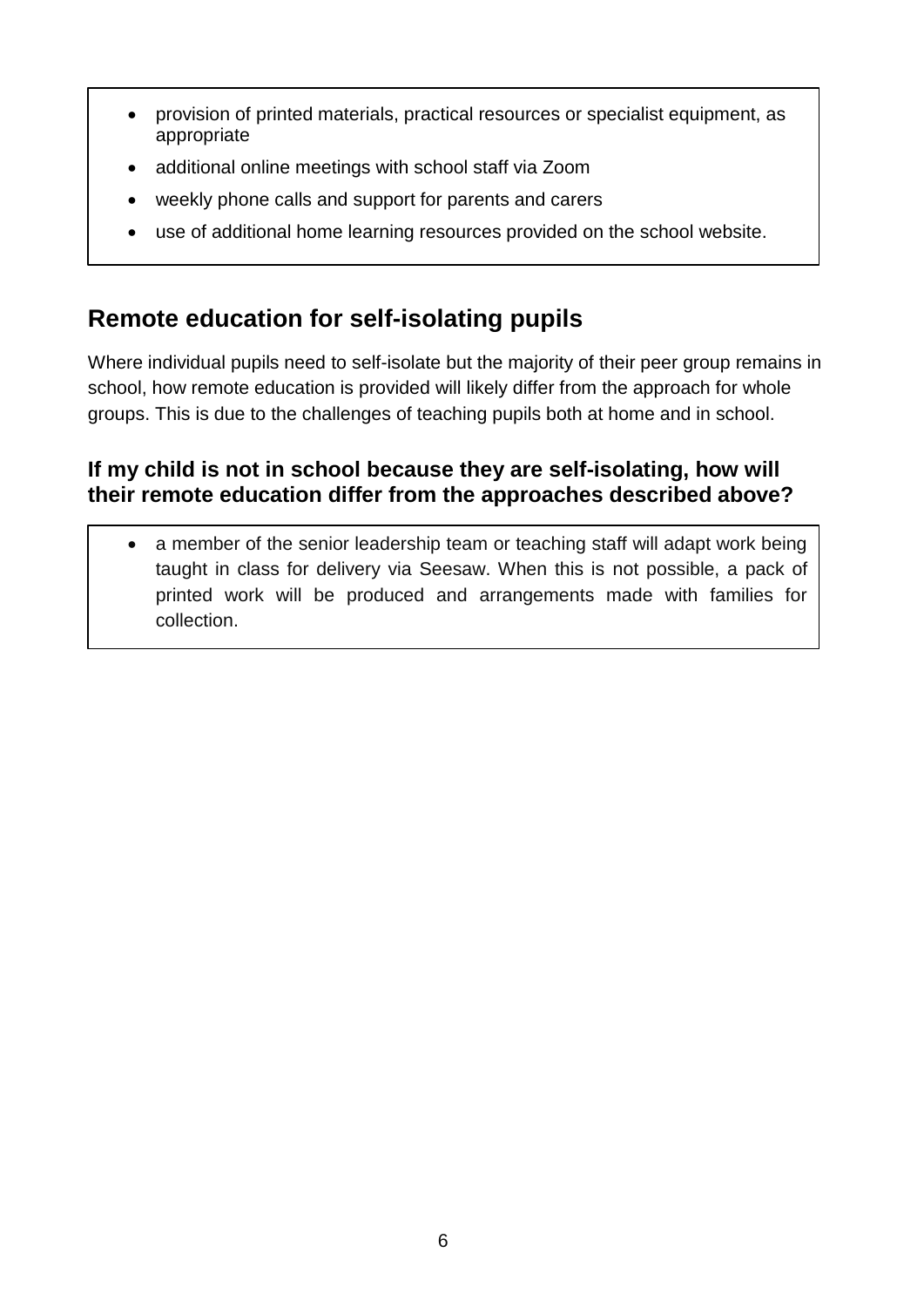# **Remote education provision: information for parents**

This information is intended to provide clarity and transparency to pupils and parents or carers about what to expect from remote education where national or local restrictions require entire cohorts (or bubbles) to remain at home.

For details of what to expect where individual pupils are self-isolating, please see the final section of this page.

### **The remote curriculum: what is taught to pupils at home**

A pupil's first day or two of being educated remotely might look different from our standard approach, while we take all necessary actions to prepare for a longer period of remote teaching.

### **What should my child expect from immediate remote education in the first day or two of pupils being sent home?**

In most instances, access to learning online can begin straight away. Seesaw, our online learning platform, is used for homework throughout the school year and children have access to this remotely. Parents and carers are encouraged to contact the school if they have any difficulties in accessing Seesaw. Learning tasks will be uploaded during the first morning of school or bubble closures.

### **Following the first few days of remote education, will my child be taught broadly the same curriculum as they would if they were in school?**

- We teach the same curriculum remotely as we do in school wherever possible and appropriate.
- Our plans for each term are available on the school website by accessing **Classes and Learning/Key Stage/Overview of Learning.** However, adaptations are made in some subjects. For example, PE themes may be resequenced so that activities can be completed at home, and science and computing content may be adjusted so that all pupils can access activities with limited equipment at home.
- Future plans are adapted to take account of these changes.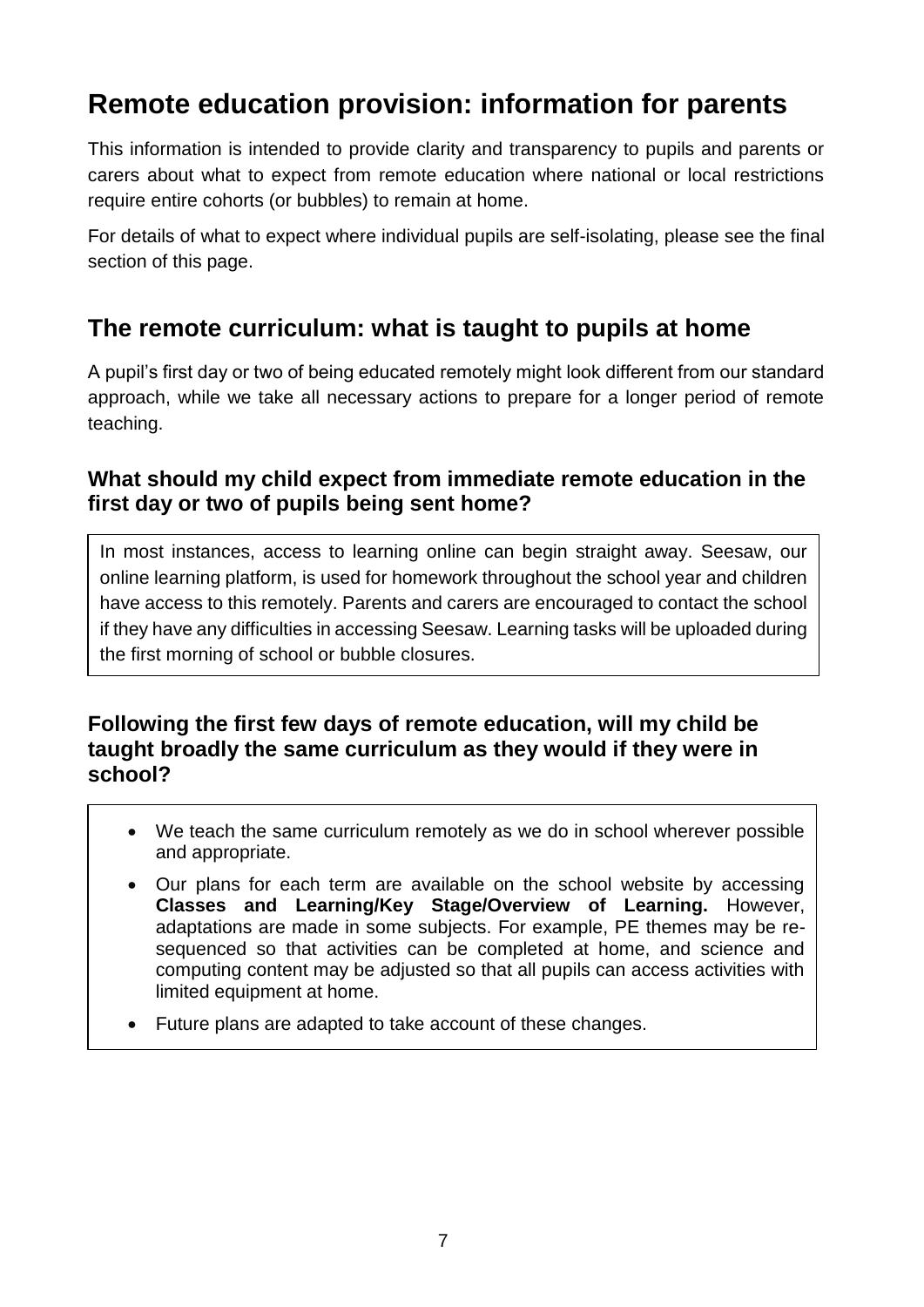# **Remote teaching and study time each day**

### **How long can I expect work set by the school to take my child each day?**

Whilst remote learning will be accessed online for the majority of children, we aim for a balance of screen-time and practical activities so that pupils are able to access tasks in different ways.

| Foundation<br><b>Stage</b> | Each day, a Zoom call provides a point of contact and circle time,<br>direct teaching in phonics/reading and maths.                                                                                                                                                                                                                                                                             |
|----------------------------|-------------------------------------------------------------------------------------------------------------------------------------------------------------------------------------------------------------------------------------------------------------------------------------------------------------------------------------------------------------------------------------------------|
|                            | Daily reading is encouraged and books can be changed weekly                                                                                                                                                                                                                                                                                                                                     |
|                            | An additional teaching video, featuring a key area of learning, is<br>provided each day on Seesaw. Learning grids provide a variety of<br>practical, play-based activities that encourage conversation and<br>investigation.                                                                                                                                                                    |
|                            | Staff and parents interact daily using Seesaw in response to tasks<br>completed.                                                                                                                                                                                                                                                                                                                |
|                            | Our expectation is that a minimum of 2 hours of focused time<br>should be dedicated to these activities.                                                                                                                                                                                                                                                                                        |
| Key Stage 1                | Government guidance states that a minimum of 3 hours of<br>$\bullet$<br>education must be provided daily (Monday - Friday). Our school<br>provision adheres to these guidelines. This time includes daily<br>Zoom teaching time in English and maths, time for follow-up tasks<br>and at least one other curriculum session on Seesaw each day.<br>We also encourage children to read each day. |
|                            | Books can be swapped weekly at scheduled times, using our pop-<br>up library in the school entrance.                                                                                                                                                                                                                                                                                            |
| Key Stage 2                | Government guidance states that a minimum of 4 hours of<br>education must be provided daily (Monday – Friday). Our school<br>provision adheres to these guidelines. This time includes daily<br>Zoom teaching time in English and maths, time for follow-up tasks<br>and at least one other curriculum lesson on Seesaw each day. We<br>also encourage children to read each day.               |
|                            | Books can be swapped weekly at scheduled times, using our pop-<br>up library in the school entrance.                                                                                                                                                                                                                                                                                            |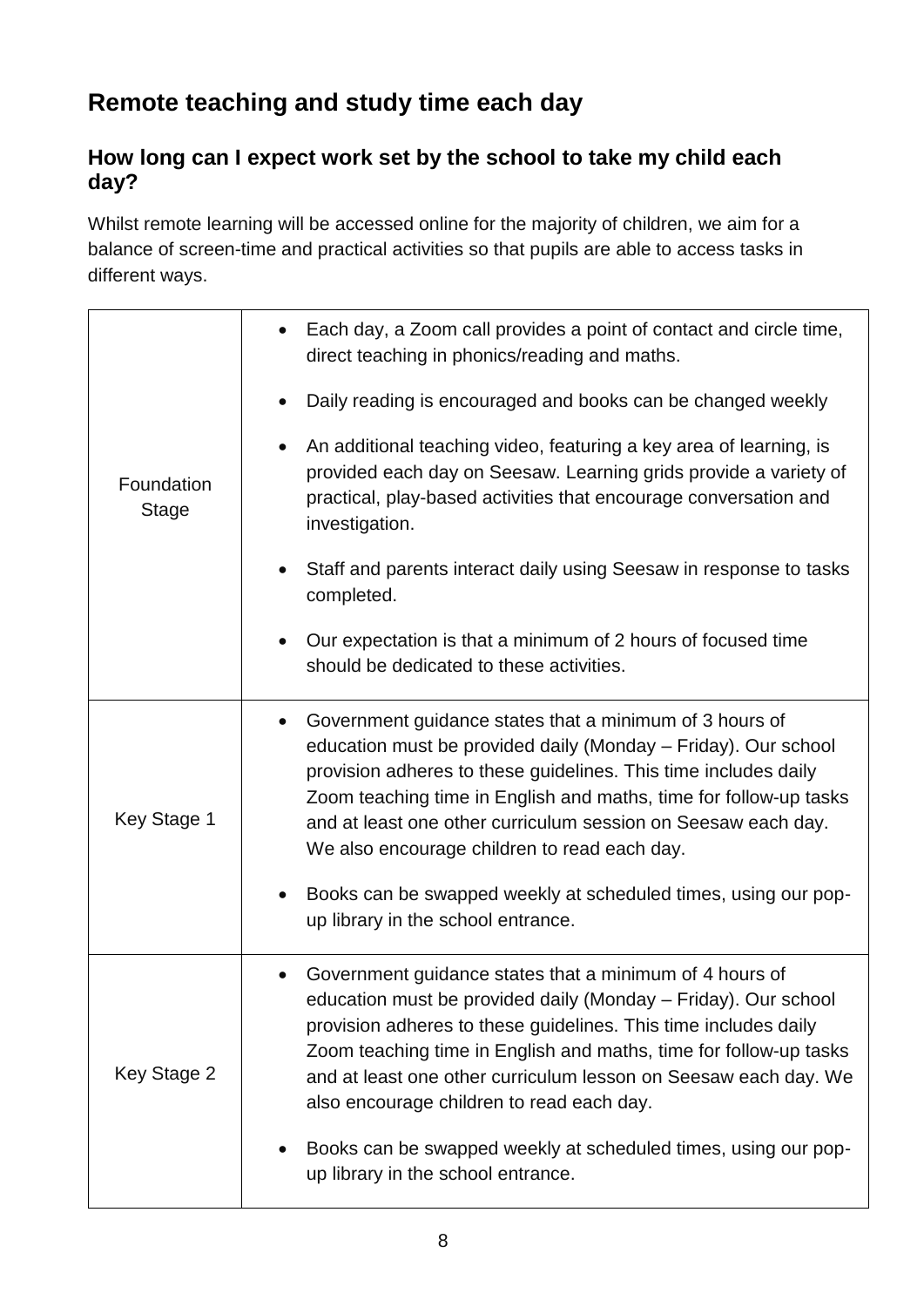# **Accessing remote education**

### **How will my child access any online remote education you are providing?**

All daily learning is provided using Seesaw, an online learning platform. Lessons are delivered using teaching videos and presentation slides. Tasks can either be completed online or in exercise books, and pictures of work shared for marking and feedback from teachers.

### **If my child does not have digital or online access at home, how will you support them to access remote education?**

All pupils in school are provided with a home learning exercise book in which to complete tasks. In cases where families do not have access to either the internet or a device such as a tablet or a laptop via which to access their work, paper copies will be provided. These can either be collected from the school office or posted when in-person collection is not possible.

- the school has a number of laptops that can be provided for families who do not have devices at home to use for remote learning (e.g. smartphone, laptop, tablet or PC). Parents are asked to complete a survey in the first instance so that these can be allocated according to need. Allocation will be prioritised as follows:
	- $\circ$  no devices in the household
	- o access only through a parent's smartphone
	- o two or more children sharing a tablet
	- o child sharing an adult's work device
- where parents and carers indicate that their home data allowance limits children's online access, the school can apply for additional access during school closures. Parents are encouraged to contact the school if they have any questions.
- children who require printed materials can collect them from the school office at designated times. They can also drop off completed work in the same way.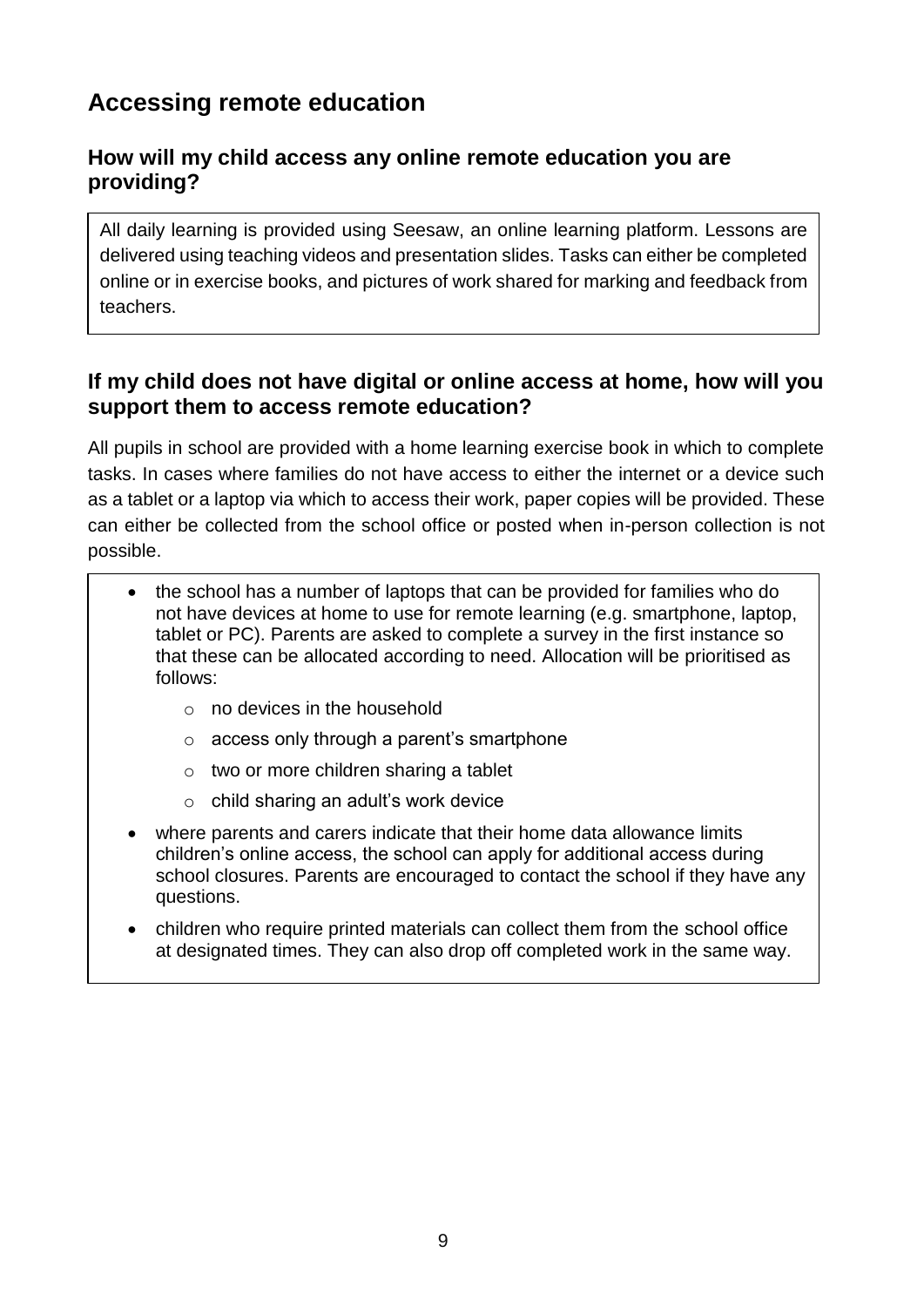### **How will my child be taught remotely?**

We use a combination of the following approaches to teach pupils remotely:

- live daily teaching of English and maths and a class circle time via Zoom
- recorded teaching, produced by school staff, accessed via Seesaw
- daily tasks as a follow-up to taught sessions, accessed via Seesaw
- use of video links within lessons, taken from approved educational websites, such as Oak National Academy and BBC Bitesize.
- printed paper packs, produced by school staff, for children with specific additional needs or families who are not able to access online learning for any reason.

### **Engagement and feedback**

#### **What are your expectations for my child's engagement and the support that we as parents and carers should provide at home?**

- children are strongly encouraged to access the daily Zoom calls to access daily English and maths teaching.
- additional teaching input is provided using video sessions on Seesaw. Videos are used so that children can access them at any point and revisit them when needed.
- parents are encouraged to read daily with their children.
- parents are encouraged to provide children with a suitable space in which to complete their daily learning.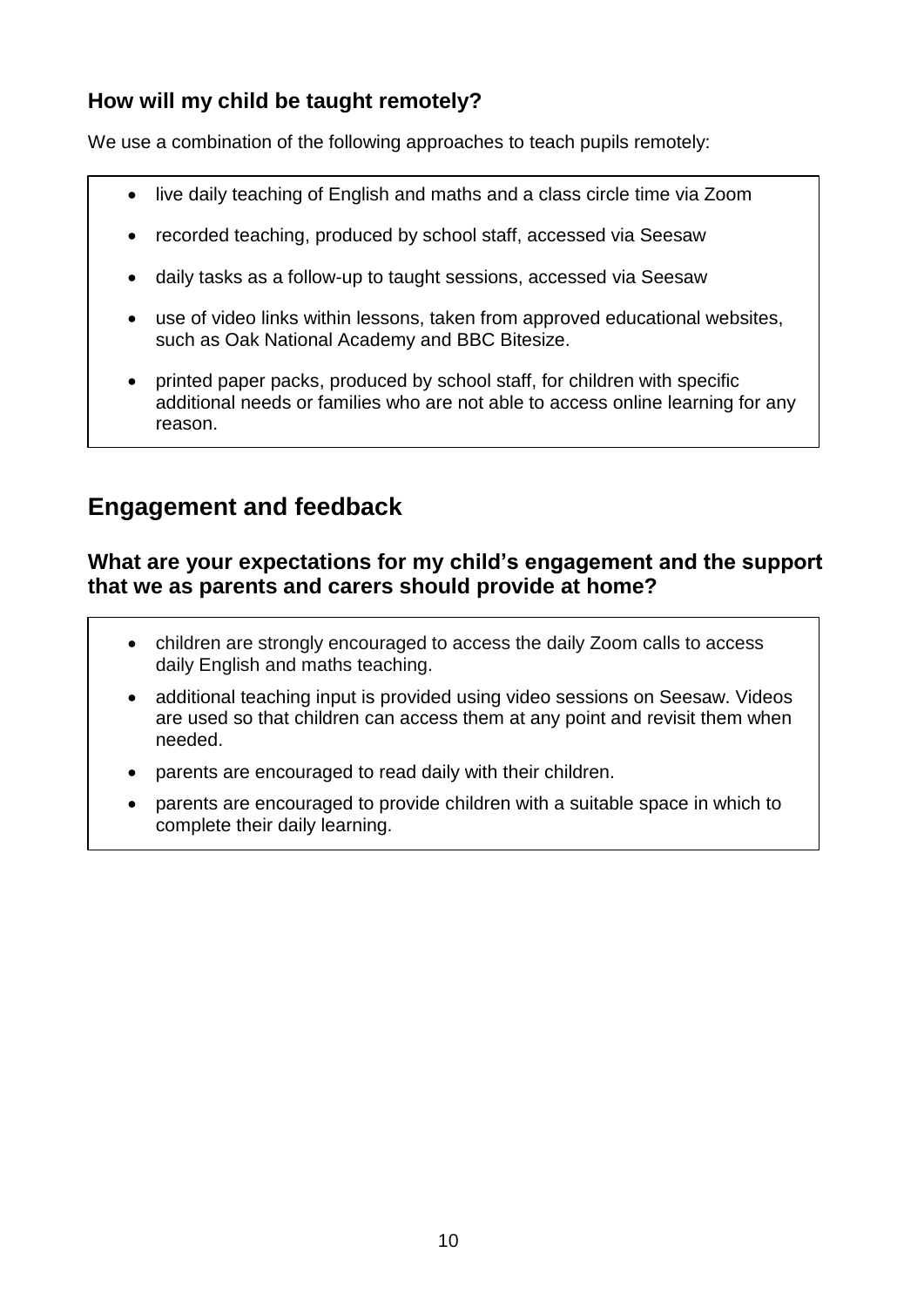### **How will you check whether my child is engaging with their work and how will I be informed if there are concerns?**

- a daily register is taken during daily Zoom sessions
- each pupil has an individual online journal on Seesaw. This provides an overview of all work completed
- on a weekly basis, school staff contact families directly in the event of repeated absence from daily lessons, work not completed or a lack of engagement in online learning activities. This contact may be in the form of:
	- o a message to the parent using Seesaw
	- o a phone call
	- o an email
- in this instance, the school will work with the family to understand the reason for any absence, resolve any difficulties encountered and find a positive way forward together.

### **How will you assess my child's work and progress?**

Feedback can take many forms and may not always mean extensive written comments for individual children. For example, whole-class feedback or quizzes marked automatically via digital platforms are also valid and effective methods, amongst many others. Our approach to feeding back on pupil work is as follows:

- a 'like' on Seesaw to show that a piece of work has been seen
- a short written comment/voice message by the teacher, and where appropriate, a question or idea to help a child move forward
- use of the 'draft' or 'send back' feature on Seesaw to encourage checking or editing of work.

# **Additional support for pupils with particular needs**

### **How will you work with me to help my child who needs additional support from adults at home to access remote education?**

We recognise that some pupils, for example some pupils with special educational needs and disabilities (SEND), may not be able to access remote education without support from adults at home. We acknowledge the difficulties this may place on families, and we will work with parents and carers to support pupils. Support will differ from child to child and will be informed by individual needs. It may include: